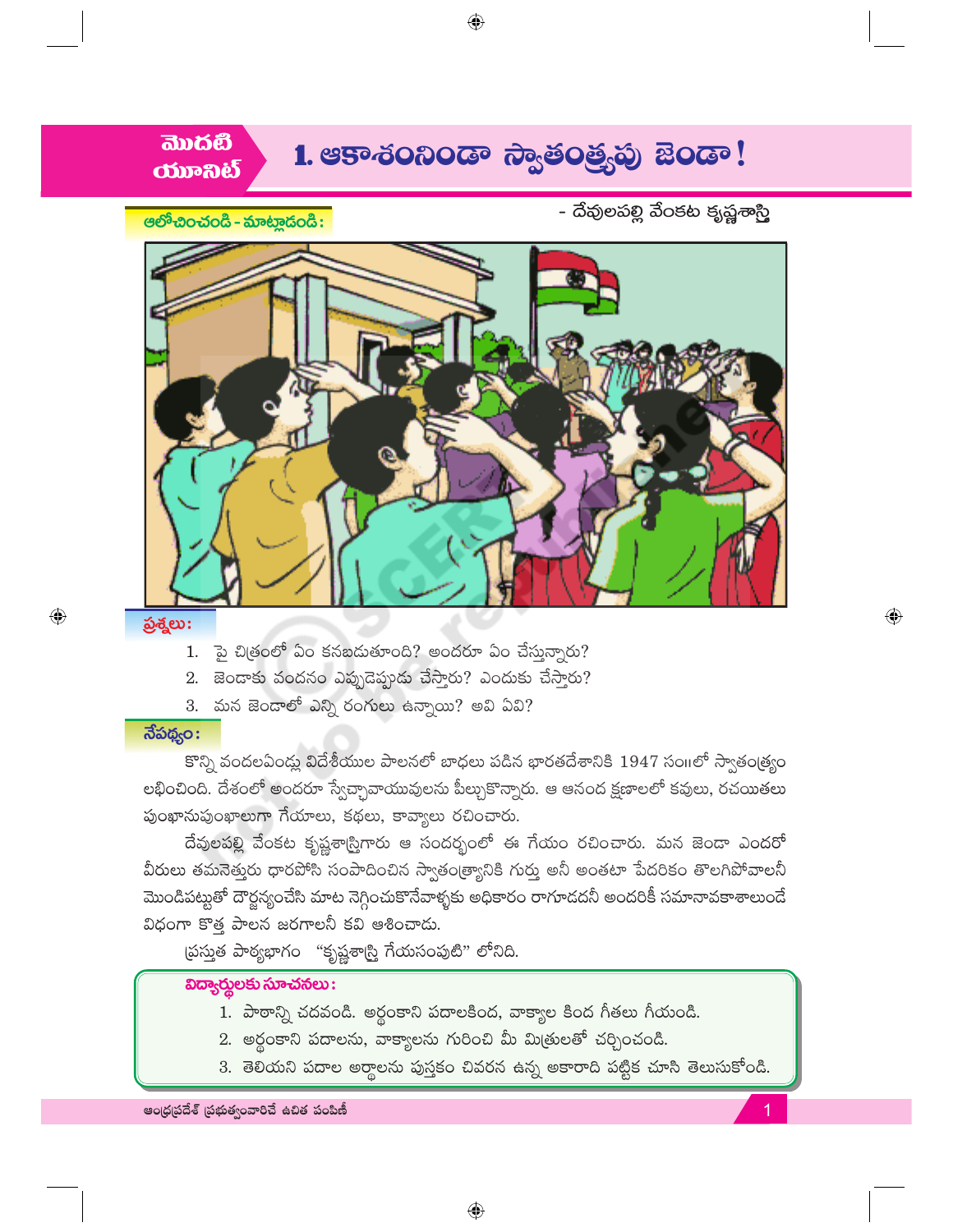ఎత్తండీ ! ఎత్తరేం ? స్వాతం(త్యపు జెండా ! ఎత్తవోయ్ ! ఎత్తు, ఎత్తు ఆకాశంనిందా !

> కే లూపుచు, తల ఊపుచు గాలిదారు లంట మన జెండా, మనదే, వీరుల నెతురు పంట ! కొత్తవేడి, కొత్తవాడి భరతావని నింద ఎత్తవేం ? ఎత్తు, ఎత్తు, ఆకాశంనిండా ! <mark>11 ఎత్తండీ, ఎత్తరేం ? స్వాతం(త్యపు జెండా! 11</mark>

అర్థమత్తు లహంకృతులు, అంధమతులు రాని నిరుపేదలు, నిర్భాగ్యులు, నిరంకుశులు లేని కొత్త జగం, కొత్త యుగం భరతావని నిండ வத்தில் ! வது, வது சூசல்லி **။ ఎత్తరేం ? ఎత్తండీ, స్వాతండ్యపు జెం**డా! ။

 $\bigoplus$ 

 $\bigoplus$ 

కులం దాటి, మతం దాటి, కొద్ది గొప్ప దాటి సమభోగం, సమభాగ్యం సమసంస్థ్రతి నాటి కొత్త శాంతి, కొత్త కాంతి భరతావని నిండ  $\omega$ త్తందోయ్ ! ఎత్తు, ఎత్తు ఆకాశంనిందా ! ။ ఎత్తండీ, ఎత్తరేం ? స్వాతం(త్యపు జెండా! ။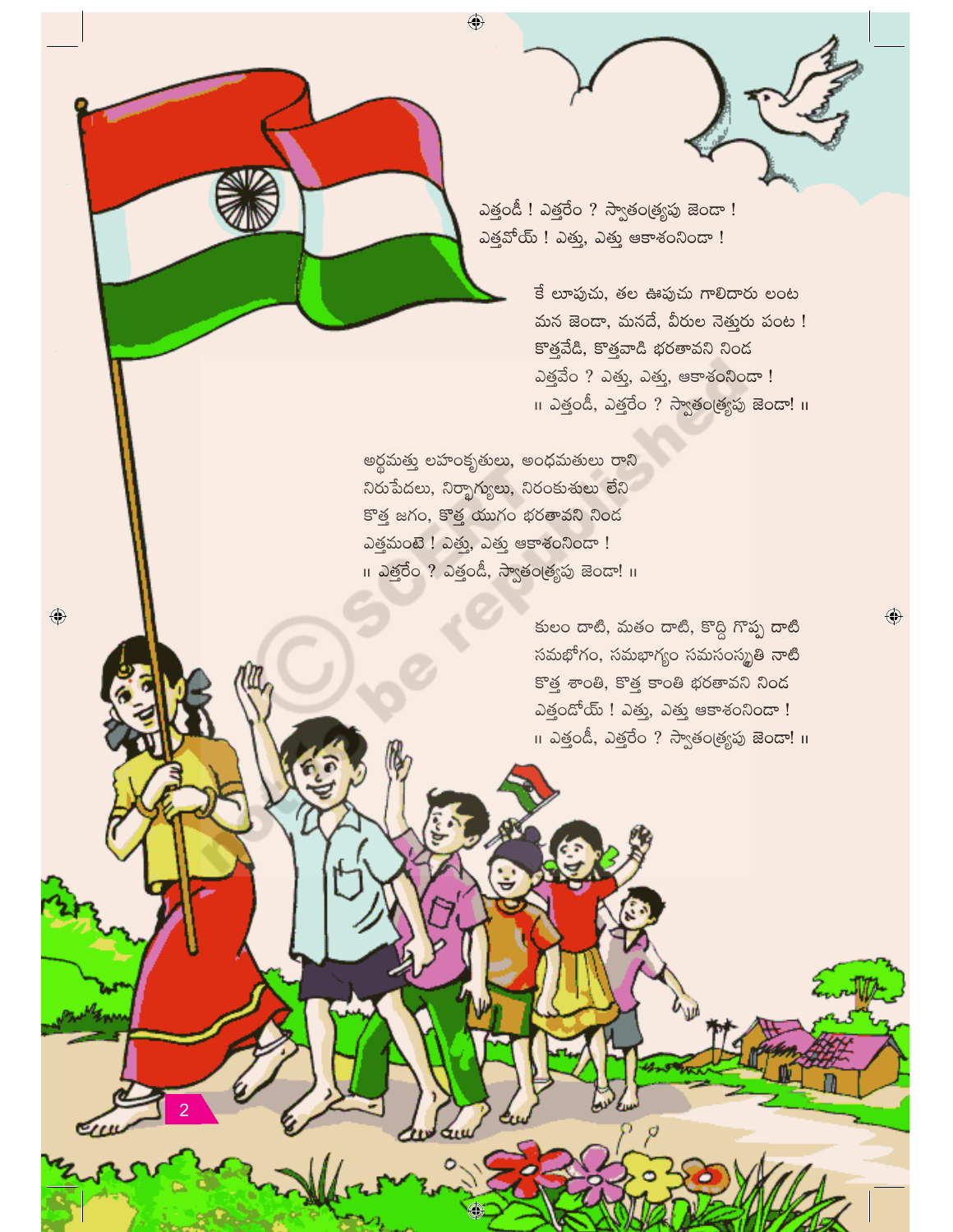

 $\bigoplus$ 

#### ನಾರಾಂಸಂ:

మన స్వాతం(త్యానికి గుర్తు అయిన ఈ జెండాను ఎగరేయండి. ఆకాశమంతటా ఇది రెవరెపలాడాలి. వినువీథులంటేటట్లుగా ఎగరెయ్యాలి. ఇది మనందరి జెండా. ఎందరో వీరులు (పాణాలను లెక్కచేయకుండా పోరాడి సాధించిన స్వాతం(త్యానికి ఇది గుర్తు. దీన్ని చూసినప్పుడు మన దేశీయులకు కొత్త ఉద్వేగం, కొత్త ఉత్సాహం పుడుతుంది. అది దేశమంతటా వ్యాపిస్తుంది.

బాగా డబ్బున్నందువల్ల కళ్ళు మూసుకుపోయినవాళ్ళు, పొగరెక్కినవాళ్ళు, తెలివిలేనివాళ్ళు అధికారం పొందగూడదు. చాలా బీదవాళ్ళు, దురదృష్టవంతులు, నియంతలు లేని కొత్త (పపంచం, కొత్త కాలం రావాలి. ఇది భారతదేశమంతటా కనిపించాలి.

కులమతాల అడ్డుగోడలు లేని; పేద, ధనిక భేదాలు కనిపించని; శాంతిని, సంపదను సమానంగా పంచే భోగభాగ్యాలతో సర్వసమానత్వం ఏర్పడే, సమాన సంస్మృతి శోభిల్లే నవీనకాంతి భారతదేశం నిండా ప్రసరించేవిధంగా మన స్వాతండ్యపు జెండాను ఎగరెయ్యాలి. ఆకాశంనిండా వ్యాపించేలా ఎగరేయండి.



# L ando-mento



 $\bigoplus$ 

- 1. ఈ గేయం దేన్ని గురించి చెబుతున్నది ?
- 2. ఆకాశంనిందా, స్వాతండ్ర్యపు జెండా! అనే శీర్షికనుబట్టి నీవేమని భావిస్తున్నావు?
- 3. "జెండా" ను ఎప్పుడెప్పుడు ఎగరవేస్తారు? ఎగరవేసినప్పుడు ఏం చేస్తారు?
- 4. "జెండా" గొప్పతనం ఏమిటి?
- 5. జెండా ఎగరవేసినప్పుడు నువ్వు పొందిన అనుభూతులు ఏమిటి?

#### II. చదవడం - రాయడం



- 1) గేయంలో ఎన్ని పంక్తులు ఉన్నాయి? (పతి పంక్తిలో ఉన్న చివరిపదం ఏది? రాయండి?
- 2) కింది వాక్యాలను చదవండి. వీటికి సంబంధించిన పంక్తులు గేయంలో ఎక్కడ ఉన్నాయి? వాటి కింద గీత గీయండి.

స్వాతం(త్యపు జెండా ఎత్తండి. ఆకాశమంతటా వ్యాపించేలాగ మన జెండా ఎత్తండి.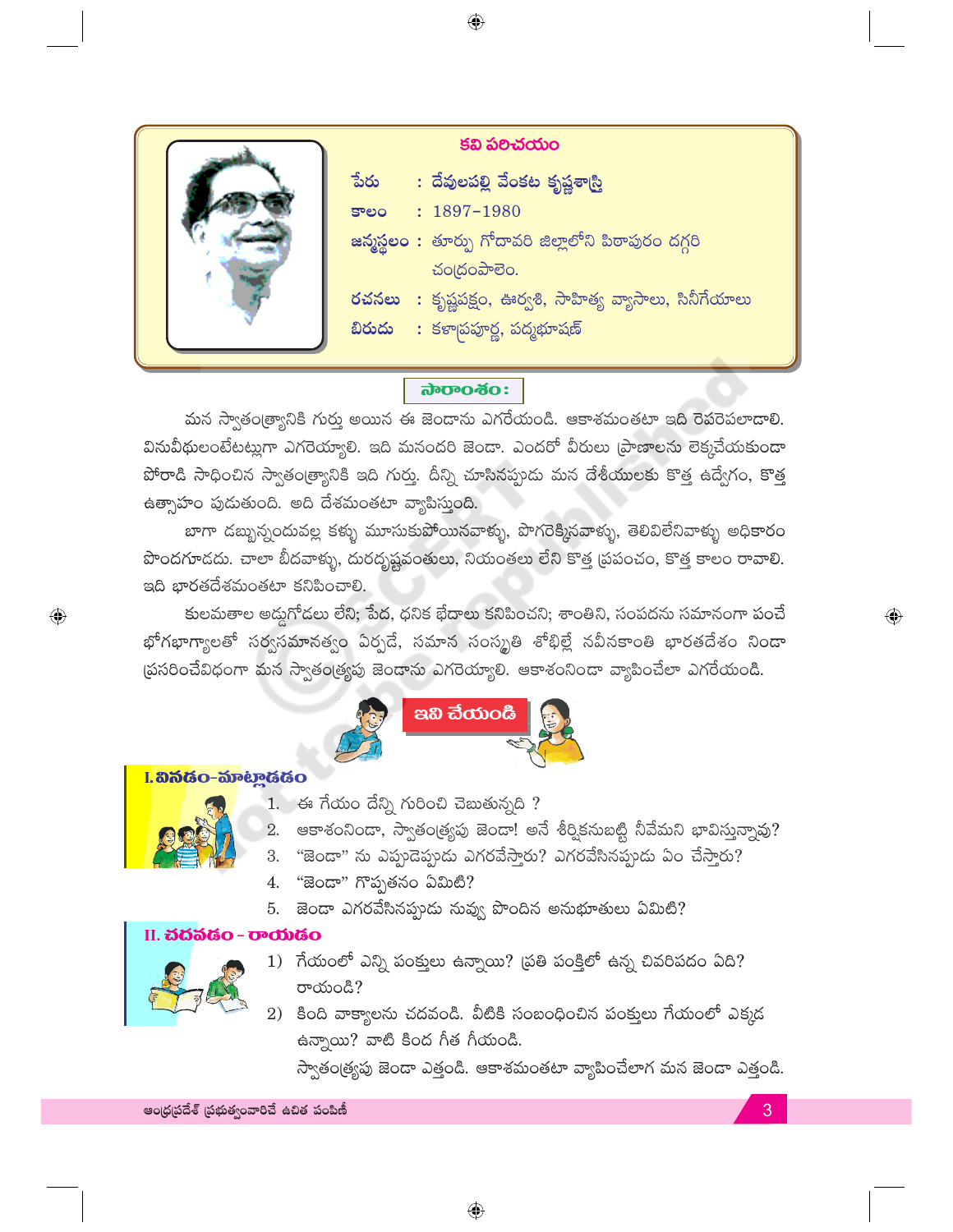- 3) గేయంలో ద్విత్వాక్షర పదాలు, సంయుక్తాక్షర పదాలు ఏమున్నాయో రాయండి.
- $4)$  పాఠం ఆధారంగా జవాబులు రాయండి.
	- అ) కవి చెప్పిన కొత్త (పపంచం ఎలాంటిది?
	- అ) 'కులం దాటి, కొత్త కాంతి భరతావని నిందా' అనే వాక్యాలకు భావం ఏమిటి?
	- ఇ) కవి జెండాను ఎలా ఎగరవేయమని కోరారు?

 $\bigoplus$ 

# $II.$  స్యీయరచన

# 1. లఘు సమాధాన (పశ్నలు

- అ) మన జెండా వీరుల నెత్తురుపంట అనడంలో కవి ఉద్దేశమేమిటి?
- ఆ) "అహంకారులు, అజ్ఞానులు, ధనదాహం కలవారు లేని దేశం కావాలని" కవి కోరుకున్నాడు కదా! ఇలా ఎందుకు కోరుకొని ఉంటాడు?
- ఇ) అహంకారంవల్ల కలిగే అనర్థాలేమిటో రాయండి.
- ఈ) ఈ గేయానికి మీరొక పేరు పెట్టండి. ఇలా పేరు పెట్టడానికి కారణాలు రాయండి.
- ఉ) "కొత్త శాంతి" "కొత్త కాంతి" తో భరతావని నిందాలని కవి ఎందుకు కోరుకున్నాదు?

## 2. వ్యాసరూప $\beta$ సత్నలు:

- అ) పాఠం సారాంశాన్ని సొంతమాటల్లో రాయండి.
- అ) మీరు పాల్గొన్న పతాకావిష్మరణ కార్యక్రమాన్ని గురించి రెండు పేరాలు రాయండి.
- ఇ) ఈ గేయంలో నాటకీయతకోసం కవి ఏ ఏ మాటలను ఏ ఏ అర్థాల్లో వాడారో తెలపండి.

#### IV. 55 gseo

 $\bigoplus$ 

|    |    | ∍               | $\overline{\mathbf{a}}$ |                 |     |
|----|----|-----------------|-------------------------|-----------------|-----|
|    |    |                 |                         |                 |     |
| r. | Ιĸ |                 | ٠                       |                 |     |
|    | ä  | ۹               |                         |                 | ł10 |
|    |    |                 |                         | $\overline{12}$ |     |
|    |    | $\overline{13}$ |                         |                 |     |

- "జెండా" కు సంబంధించిన పదాలు రాయండి. 1.
- 2. గేయం చివరి చరణంలో వచ్చిన 'కులం, మతం' అనే రెండు చిన్న పదాలతో 'కులమతాలు' అనే పెద్దమాట ఏర్పడుతుంది. ఇలా వచ్చే మరొక పెద్దమాటను రాయండి.
- 3. కింది పదాలు, ఒకే వాక్యంలో వచ్చేటట్లు రాయండి.

ధనికులు – పేదలు; కొద్ది – గొప్ప; శాంతి – కాంతి; వాడి – వేడి.

4. పాఠంలో కింది గుణింతాలతో కూడిన అక్షరాలు ఉన్న పదాలు ఉన్నాయా? ఒక్కొక్క దానికి వేరు వేరు పదాలు రాయండి.

| ୭ | $\mathbf{r}$<br>ò | ٮ | ూ | $\Rightarrow$ | $\sim$ | ∍<br>$\sim$ | ాం | ൿ | ╍ |
|---|-------------------|---|---|---------------|--------|-------------|----|---|---|
|   |                   |   |   |               |        |             |    |   |   |

#### ఆంధ్రప్రదేశ్ (పభుత్వంవారిచే ఉచిత పంపిణీ

 $\textcolor{black}{\textcircled{\ell}}$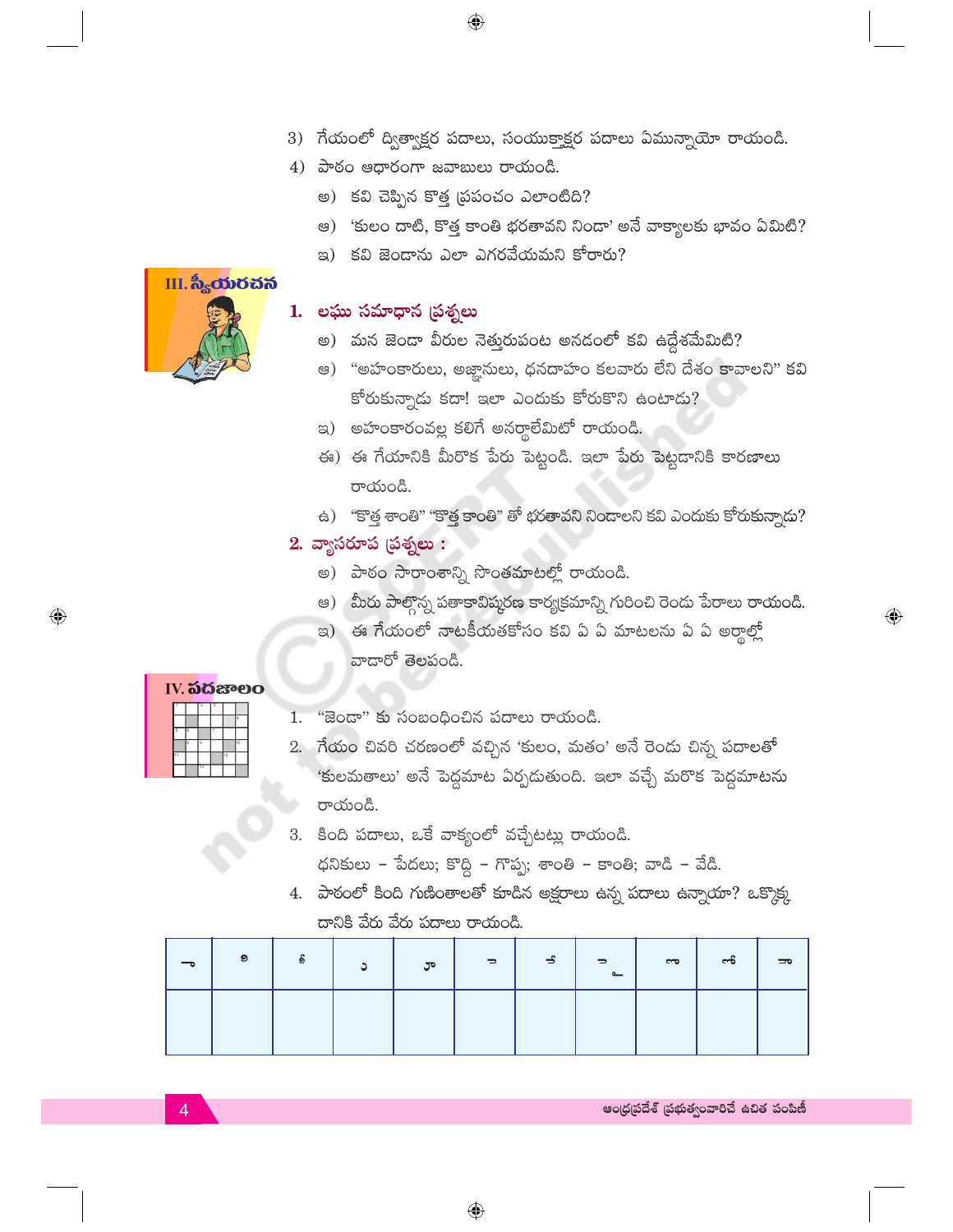

1. మన జాతీయ జెండా చిత్రాన్ని గీయండి. రంగులు వేయండి. జెండాలోని ఒక్కొక్క రంగు (పత్యేకతను వర్ణించండి.

 $\bigoplus$ 

- 2. " ఆకాశం నిండా స్వాతం(త్యపు జెండా" గేయాన్ని అందరు కలసి అభినయంతో పాదండి.
- 3. గేయంలో కొత్త వేడి, కొత్త వాడి, కొత్త జగం, కొత్త యుగం, కొత్త శాంతి, కొత్త కాంతి వంటి పదాలు ఉన్నాయి. ఇలాగే మరికొన్ని పదాలు రాయండి. వాటితో కొత్త గేయాన్ని రాయండి.



- 1. గేయంలో మీకు నచ్చిన పదాలను, పంక్తులను గురించి రాయండి. అవి మీకు ఎందుకు నచ్చాయో తెలపండి.
- 2. గేయాన్ని మీ తరగతిలో ఎవరు బాగా పాదారు? ఎవరు బాగా అభినయం చేశారు? బాగా ఉందని మీరు ఎందుకు అనుకుంటున్నారో చెప్పండి.

### VII. <mark>බුංසි</mark>ඡු බිහි



1. వార్తాపత్రికలు చూడండి. వాటిలో వచ్చే దేశనాయకుల చిత్రాలను , దేశభక్తి గేయాలను సేకరించండి. వాటిని చార్హమీద రాసి (పదర్శించండి.

#### VIII. **ಭಾ**షను గులించి తెలుసుకుందాం



 $\bigoplus$ 

ధ్వని అనే మాటకు చప్పుడు, శబ్దం అని అర్థం. భాషా విషయంలో మాత్రం ధ్వని అంటే నోటితో పలికేది అని అర్థం.

<mark>భాషాధ్వసులకు సంబంధించి</mark>న అక్షరపు గుర్తుల పట్టికను 'వర్ణమాల' అంటారు. 'అక్షరమాల' అని కూడా అంటారు.

ఉదా॥ 'అ' – అనేది ఒక ధ్వనిని తెలిపే గుర్తు. అంటే అక్షరం.

'మ' – అనే దాంట్లో రెండు ధ్వనులున్నాయి. '<mark>మ్ + అ' = 'మ'</mark> అవుతుంది.

'అ, ఆ, ఇ, ఈ' వంటి వర్ణాలను "అచ్చులు" అంటారు.

క, ఖ, గ, ఘ వంటి వర్ణాలు "హల్లులు".

అక్షరమాలలో ఎలా ఉన్నా హల్లు అనేది పొల్లుగా పలికే ధ్వని.

'మ్', 'అ' అనే ధ్వనులు కలిసి 'మ' అయింది. మొదటిది హల్లు. రెండోది అచ్చు.

కొన్ని అక్షరాల్లో రెండేసిగాని, మూడేసిగాని హల్లులు కలిసి ఉందవచ్చు.

ఇవి రెండు రకాలు: - ద్విత్వాక్షరం, సంయుక్తాక్షరం.

ద్విత్వా<mark>క్షరం:</mark>ఒక హల్లుకు అదే హల్లు తాలూకు ఒత్తుచేరితే దాన్ని "ద్విత్వాక్షరం" అంటారు.

ఉదా $\mathfrak{g}$ : 'క్మ' = క్ +  $\chi$ (క్) + అ = క్మ – ఇందులో కకారం రెందు సార్లు వచ్చింది.

సంయుక్తాక్షరం: ఒక హల్లుకు వేరొక హల్లు తాలూకు ఒత్తచేరితే దాన్ని "సంయుక్తాక్షరం" అంటారు.

ఆంధ్రప్రదేశ్ (పభుత్వంవారిచే ఉచిత పంపిణీ

5